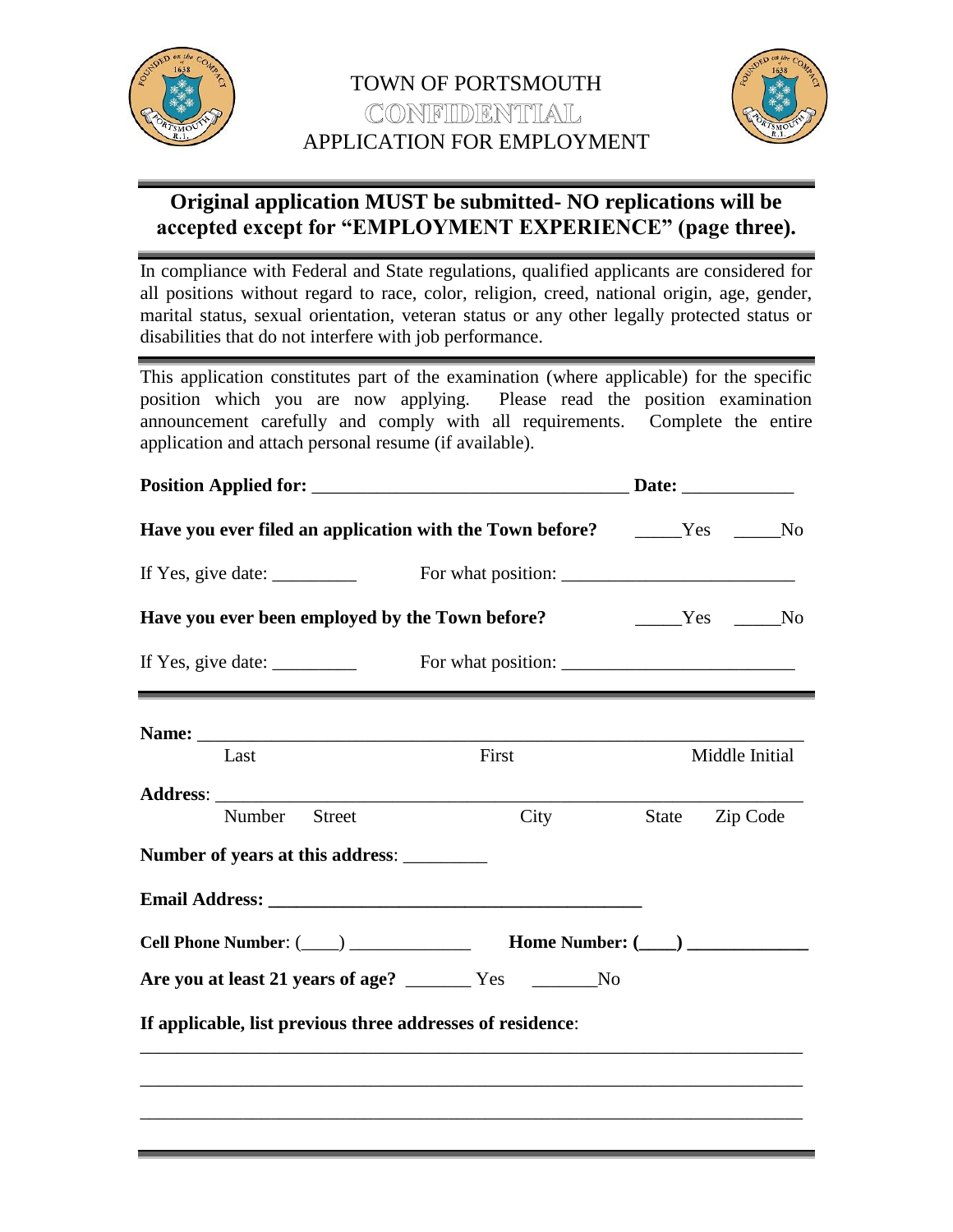| 1.                                                                                                                                                                             | Full-Time __Part-Time<br>Are you available to work:<br>___Other                                                                                                                                                                                                                                 |  |  |  |  |
|--------------------------------------------------------------------------------------------------------------------------------------------------------------------------------|-------------------------------------------------------------------------------------------------------------------------------------------------------------------------------------------------------------------------------------------------------------------------------------------------|--|--|--|--|
| 2.                                                                                                                                                                             | Are you currently employed?<br>Yes No                                                                                                                                                                                                                                                           |  |  |  |  |
|                                                                                                                                                                                | If yes, on what date would you be available to start?                                                                                                                                                                                                                                           |  |  |  |  |
|                                                                                                                                                                                | If no, are you currently on "lay-off" status or subject<br>to recall from a previous employer?<br>N <sub>o</sub><br>Yes                                                                                                                                                                         |  |  |  |  |
| 3.                                                                                                                                                                             | May we contact your present employer?<br><b>Exercise Service Service Service Service Service Service Service Service Service Service Service Service Service Service Service Service Service Service Service Service Service Service Service Service Service Service Serv</b><br>N <sub>o</sub> |  |  |  |  |
| 4.                                                                                                                                                                             | Having read the position examination announcement,<br>in your own opinion, are you physically qualified for the<br>position for which you are now applying?<br>Yes<br>N <sub>O</sub>                                                                                                            |  |  |  |  |
| 5                                                                                                                                                                              | Are you prevented from lawfully becoming employed in<br>this country because of Visa or Immigration Status? ________Yes<br>N <sub>o</sub><br>(Proof of citizenship or immigration status may be<br>required upon employment)                                                                    |  |  |  |  |
| 6.                                                                                                                                                                             | If you are under 18 years of age, can you provide required<br>N/A<br>proof of your eligibility to work<br>$Yes$ No                                                                                                                                                                              |  |  |  |  |
| 7.                                                                                                                                                                             | Are you bi-lingual? _____Yes<br>N <sub>O</sub>                                                                                                                                                                                                                                                  |  |  |  |  |
|                                                                                                                                                                                |                                                                                                                                                                                                                                                                                                 |  |  |  |  |
| 8.                                                                                                                                                                             | Do you have a valid driver's license? Ves ___ No                                                                                                                                                                                                                                                |  |  |  |  |
|                                                                                                                                                                                | State Lic#<br>CDL#                                                                                                                                                                                                                                                                              |  |  |  |  |
| <b>EDUCATION:</b><br>1. Name and address of last school or college you attended:<br>Diploma/Degree<br>Check the following trades for which you have received formal education: |                                                                                                                                                                                                                                                                                                 |  |  |  |  |
|                                                                                                                                                                                | Carpentry ____Electrical ____Plumbing ____Heating ____Other ____                                                                                                                                                                                                                                |  |  |  |  |
|                                                                                                                                                                                |                                                                                                                                                                                                                                                                                                 |  |  |  |  |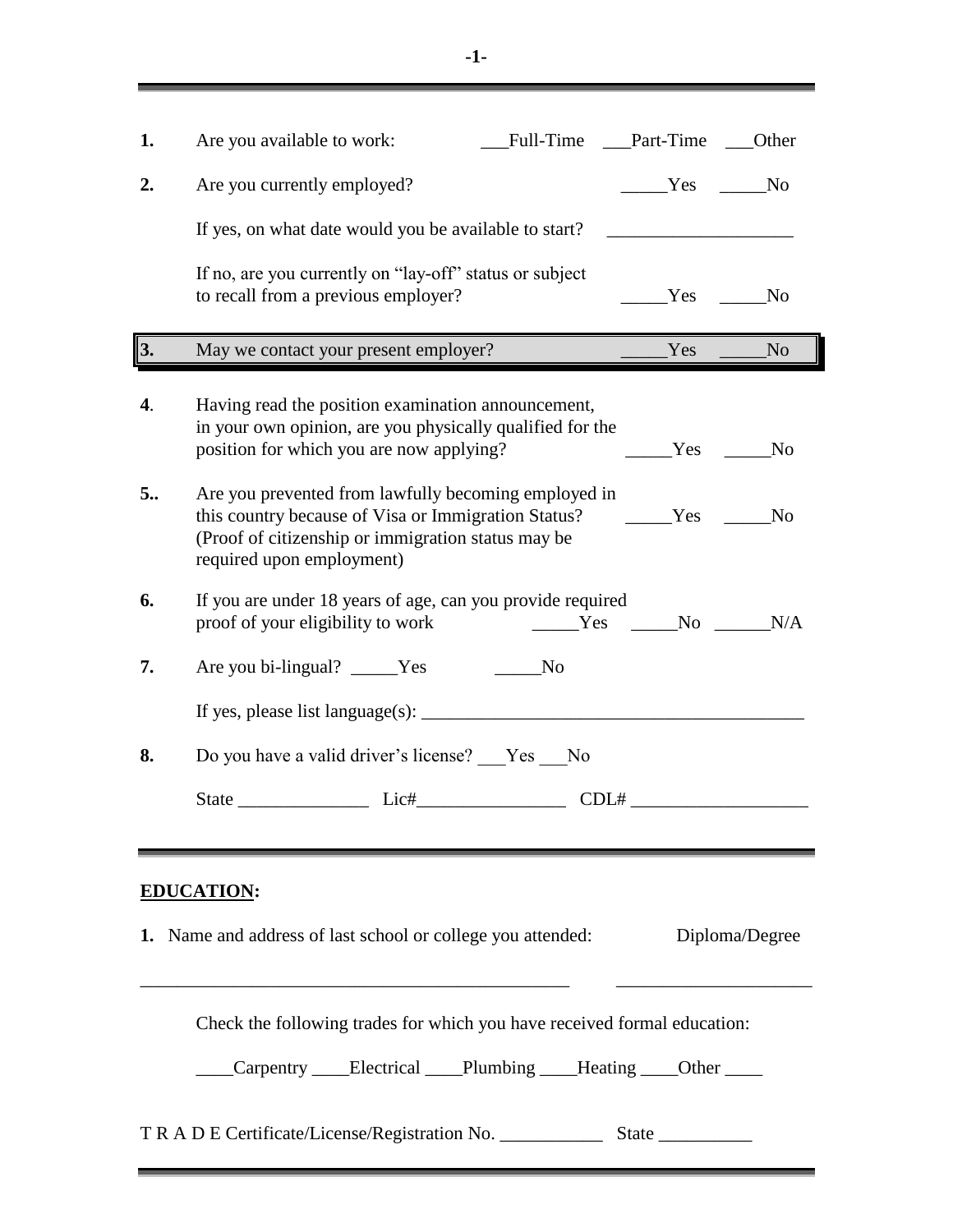**2.** Describe any other specialized training or education you have received from past employment or experience.

\_\_\_\_\_\_\_\_\_\_\_\_\_\_\_\_\_\_\_\_\_\_\_\_\_\_\_\_\_\_\_\_\_\_\_\_\_\_\_\_\_\_\_\_\_\_\_\_\_\_\_\_\_\_\_\_\_\_\_\_\_\_\_\_\_\_\_\_\_\_\_

\_\_\_\_\_\_\_\_\_\_\_\_\_\_\_\_\_\_\_\_\_\_\_\_\_\_\_\_\_\_\_\_\_\_\_\_\_\_\_\_\_\_\_\_\_\_\_\_\_\_\_\_\_\_\_\_\_\_\_\_\_\_\_\_\_\_\_\_\_\_\_

#### **SPECIALIZED SKILLS** *Office/Clerical:*

Check applicable: \_\_\_Telephone \_\_\_Fax \_\_\_Calculator \_\_\_Typewriter \_\_\_Payroll Data Input

\_\_\_\_\_\_\_\_\_\_\_\_\_\_\_\_\_\_\_\_\_\_\_\_\_\_\_\_\_\_\_\_\_\_\_\_\_\_\_\_\_\_\_\_\_\_\_\_\_\_\_\_\_\_\_\_\_\_\_\_\_\_\_\_\_\_\_\_\_\_\_\_ \_\_\_\_\_\_\_\_\_\_\_\_\_\_\_\_\_\_\_\_\_\_\_\_\_\_\_\_\_\_\_\_\_\_\_\_\_\_\_\_\_\_\_\_\_\_\_\_\_\_\_\_\_\_\_\_\_\_\_\_\_\_\_\_\_\_\_\_\_\_\_\_

*Fire/Police:* **(List skill/equipment operated)**

*Public Works:* **(List skill/equipment operated)**

| <b>COMPUTER EXPERIENCE:</b> | Data Input | Word Processing _____Excel ____Word |  |
|-----------------------------|------------|-------------------------------------|--|
|                             |            |                                     |  |

\_\_\_\_\_\_\_\_\_\_\_\_\_\_\_\_\_\_\_\_\_\_\_\_\_\_\_\_\_\_\_\_\_\_\_\_\_\_\_\_\_\_\_\_\_\_\_\_\_\_\_\_\_\_\_\_\_\_\_\_\_\_\_\_\_\_\_\_\_\_\_\_ \_\_\_\_\_\_\_\_\_\_\_\_\_\_\_\_\_\_\_\_\_\_\_\_\_\_\_\_\_\_\_\_\_\_\_\_\_\_\_\_\_\_\_\_\_\_\_\_\_\_\_\_\_\_\_\_\_\_\_\_\_\_\_\_\_\_\_\_\_\_\_\_

List other software programs you are familiar with: \_\_\_\_\_\_\_\_\_\_\_\_\_\_\_\_\_\_\_\_\_\_\_\_\_\_\_\_\_

\_\_\_\_\_\_\_\_\_\_\_\_\_\_\_\_\_\_\_\_\_\_\_\_\_\_\_\_\_\_\_\_\_\_\_\_\_\_\_\_\_\_\_\_\_\_\_\_\_\_\_\_\_\_\_\_\_\_\_\_\_\_\_\_\_\_\_\_\_\_\_\_

## **OTHER QUALIFICATIONS:**

Summarize any special job-related skills and qualifications or any additional information that you feel may be helpful in considering your application.

\_\_\_\_\_\_\_\_\_\_\_\_\_\_\_\_\_\_\_\_\_\_\_\_\_\_\_\_\_\_\_\_\_\_\_\_\_\_\_\_\_\_\_\_\_\_\_\_\_\_\_\_\_\_\_\_\_\_\_\_\_\_\_\_\_\_\_\_\_\_\_\_ \_\_\_\_\_\_\_\_\_\_\_\_\_\_\_\_\_\_\_\_\_\_\_\_\_\_\_\_\_\_\_\_\_\_\_\_\_\_\_\_\_\_\_\_\_\_\_\_\_\_\_\_\_\_\_\_\_\_\_\_\_\_\_\_\_\_\_\_\_\_\_\_ \_\_\_\_\_\_\_\_\_\_\_\_\_\_\_\_\_\_\_\_\_\_\_\_\_\_\_\_\_\_\_\_\_\_\_\_\_\_\_\_\_\_\_\_\_\_\_\_\_\_\_\_\_\_\_\_\_\_\_\_\_\_\_\_\_\_\_\_\_\_\_\_

Please list any professional, trade, business or civic activities and offices held. (You may exclude those which would reveal race, color, religion, creed, national origin, age, gender, marital status, sexual orientation, veteran status or any other legally protected status or disabilities that do not interfere with job performance.)

\_\_\_\_\_\_\_\_\_\_\_\_\_\_\_\_\_\_\_\_\_\_\_\_\_\_\_\_\_\_\_\_\_ \_\_\_\_\_\_\_\_\_\_\_\_\_\_\_\_\_\_\_\_\_\_\_\_\_\_\_\_\_\_\_\_\_  $\overline{\phantom{a}}$  , and the contribution of the contribution of the contribution of the contribution of the contribution of the contribution of the contribution of the contribution of the contribution of the contribution of the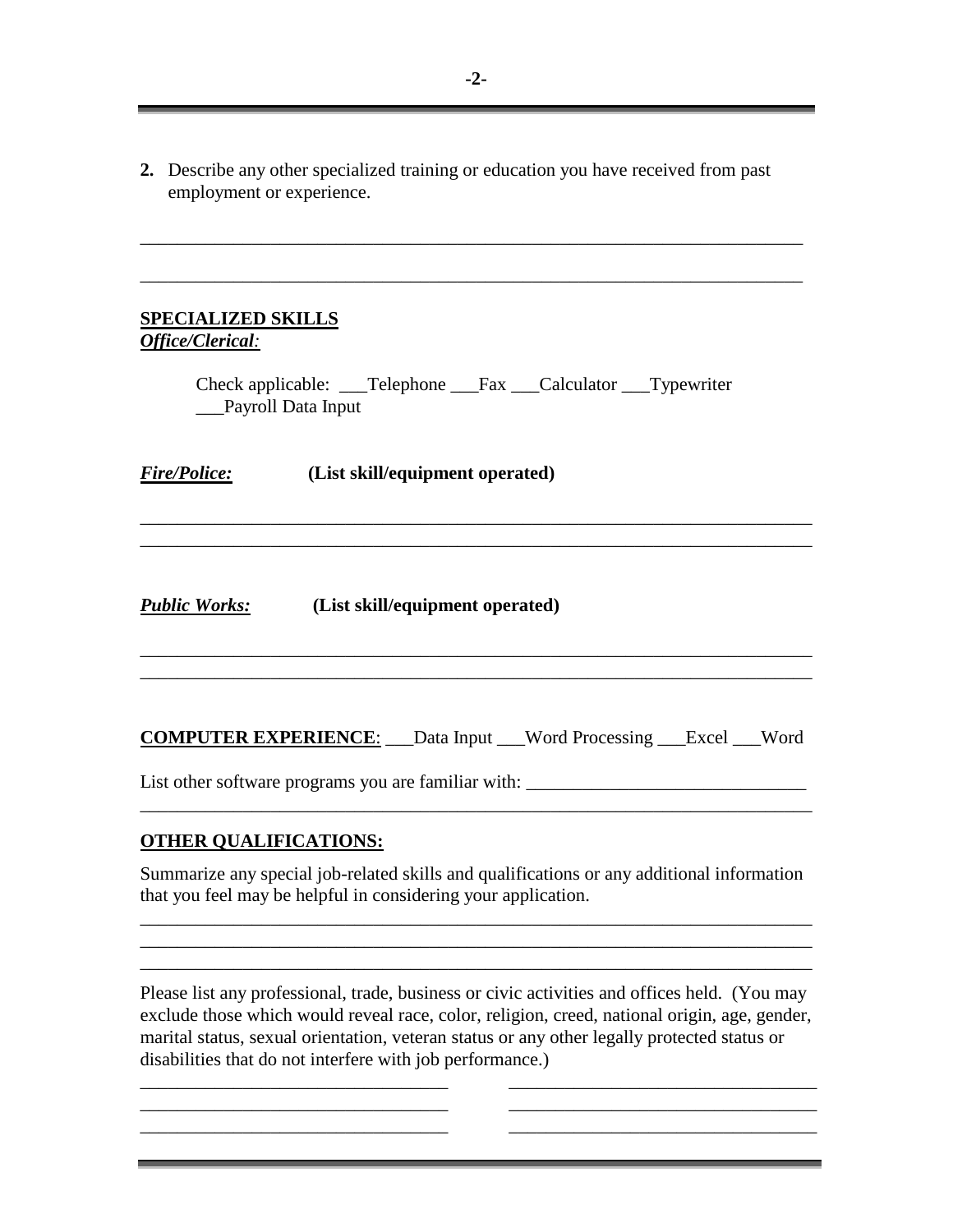## **EMPLOYMENT EXPERIENCE:**

Start with your present or most current job. Include any job-related military service assignments and volunteer activities. You may exclude organizations which indicate race, color, religion, creed, national origin, age, gender, marital status, sexual orientation, veteran status or any other legally protected status or disabilities that do not interfere with job performance.

| Employer           | Dates of Employment |
|--------------------|---------------------|
| <b>Address</b>     | Telephone Number(s) |
| Job Title          | Supervisor          |
| Reason for Leaving |                     |
| Employer           | Dates of Employment |
| <b>Address</b>     | Telephone Number(s) |
| Job Title          | Supervisor          |
| Reason for Leaving |                     |
| Employer           | Dates of Employment |
| Address            | Telephone Number(s) |
| Job Title          | Supervisor          |
|                    |                     |

Reason for Leaving